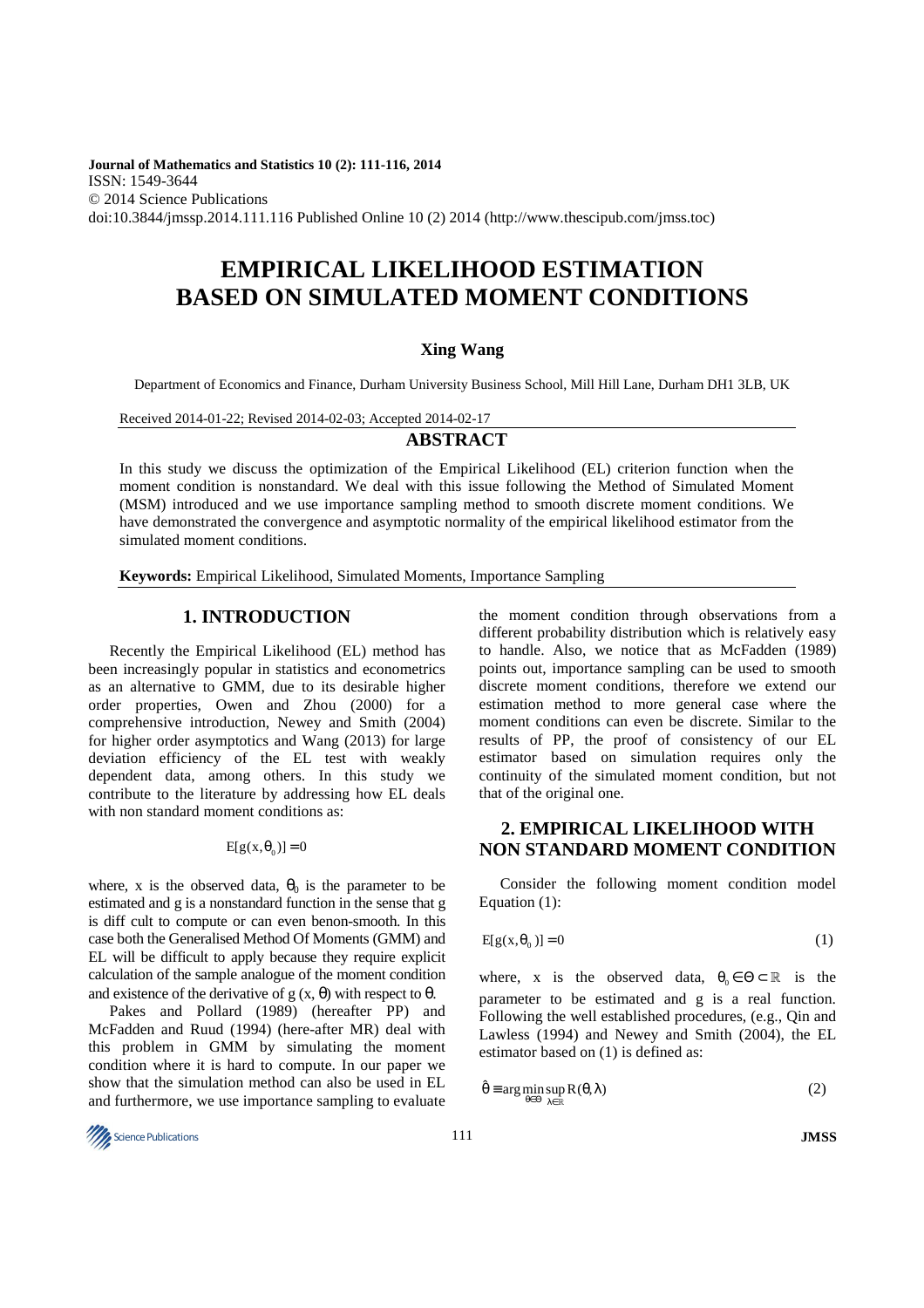where, Equation (3):

$$
R(\theta, \lambda) = \sum_{n=1}^{N} \log(1 + \lambda g(x, \theta))
$$
 (3)

And  $\lambda$  is a vector of Lagrangian multipliers.

A problem in empirical likelihood estimation of θ by minimizing  $(3)$  is that  $g(.)$  is sometimes intractable, i.e., not in an explicit form, so that we cannot calculate its sample analogue, nor we can get its derivative. Another situation is that sometimes g(.) is not continuous in θ, but usually empirical likelihood estimation assumes that g(.) should be continuous and differentiable in the parameter of interest, so that we can demonstrate the consistency of EL estimator (see, e.g., assumption 1 of Newey and Smith (2004). To summarize these situations we list the following cases.

**Case 1.**  $g(.)$  is discontinuous in  $\theta$ .

#### **Example 1**

McFadden (1989) considered estimation of discrete response model. Suppose we have obtained the model like Equation (4):

$$
y_i = I(\beta x_i + \varepsilon_i > 0) \tag{4}
$$

where, I(.) is the indicator function and  $\varepsilon_i$  is i.i.d with density  $p(\varepsilon)$ . So we have the moment conditions  $E[g(x,\beta)] \equiv E[y_i-I(\beta x_i+\varepsilon_i>0)]$  and the GMM estimator  $\beta$ is based on the following sample analogue:

$$
\widehat{g}\left(x,\beta\right) = \frac{1}{N} \sum_{i=1}^{N} \Big[ y_i - I\Big(\beta x_i + \epsilon_i > 0\Big) \Big]
$$

Problems arises because  $\hat{g}(x, \beta)$  is not continuous in  $\beta$ .

**Case 2:** Computation of g(.) is infeasible.

To overcome these problems in GMM, Pakes and Pollard (1989) considered simulating a good estimate  $\tilde{g}$ . instead of using  $\hat{g}$ . directly. Specifically, if we let  $G_n(\theta)$  be a simulation of E [g(x,  $\theta$ )] and  $\tilde{\theta}$  be the GMM estimator based on  $G_n(\theta)$ , then the conditions under which  $\tilde{\theta}$  converges to  $\theta_0$  are described in the following theorem.

#### **Theorem 1**

(Pakes and Pollard, 1989)  $\tilde{\theta}$  converges in probability to  $\theta_0$  if:

$$
\bullet \qquad \left\| G_n(\tilde{\theta}) \right\| \leq \inf\nolimits_{\theta \in \odot} \left\| G_n(\theta) \right\| + o_p(1)
$$

Science Publications 112 **JMSS** 

- $G_n(\theta_0) = o_p(1)$
- 0  $\sup_{\|\theta - \theta\|_p \leq \theta} \|G_n(\theta)\|^{-1} = O_p(1), \forall \delta > 0$  $\|\Theta_{\mathbf{e}^{-\theta_0}\|>\delta} \|G_{\mathbf{n}}(\theta)\|^{-1} = O_{\mathbf{p}}(1), \forall \delta > 0 \text{ where, } \|\cdot\| \text{ is some } \delta$ norm depending on θ

#### **Remarks**

The intuitions of these conditions is to require the simulation  $G_n(.)$  be as closeto  $E[g(x, \theta)]$  as possible. Specifically:

- $G_n(.)$  evaluated at the estimator  $\tilde{\theta}$  cannot be much bigger than the smallest value of  $G_n(\theta)$  in  $\Theta$
- $G_n(.)$  evaluated at the true parameter  $\theta_0$  cannot be much bigger than zero
- $G_n(.)$  evaluated outside some neighborhood of  $\theta_0$ should be large

To use the results of this theorem in EL, we consider a specific simulation method Importance Sampling which is introduced in the next section.

# **3. IMPORTANCE SAMPLING**

Importance sampling is a simulation method which is useful to estimate an integral about a probability distribution from a different distribution. Suppose we want to evaluate the integral:

$$
E_p[g(x)] = \int_D g(x)p(x)dx
$$

where,  $g(x)$  is a function of x and  $p(x)$  is the density of x. If it is difficult to sample from  $p(x)$ , we can choose another probability distribution  $Q(x)$  with density  $q(x)$ , which is called the importance function and has the same support as  $p(x)$  and transform  $E_p$  [g(x)] as Equation (5):

$$
E_p[g(x)] = \int g(x) \frac{p(x)}{q(x)} q(x) dx = E_q[g(x)w(x)]
$$
 (5)

where,  $w(x) = p(x)/q(x)$  is called the importance weight (also inverse likelihood ratio). Note that  $w(x)$  is always positive,  $E_q$  [w(x)] = 1 and this weight function reflects the important regions of the sampling space. A special case is that  $q(x) = p(x)$ , when  $w(x) = 1$ .

About (5) motivates an unbiased estimator for  $E_p[g(x)]$ by sampling S independent values from  $Q(x)$  and calculating Equation (6):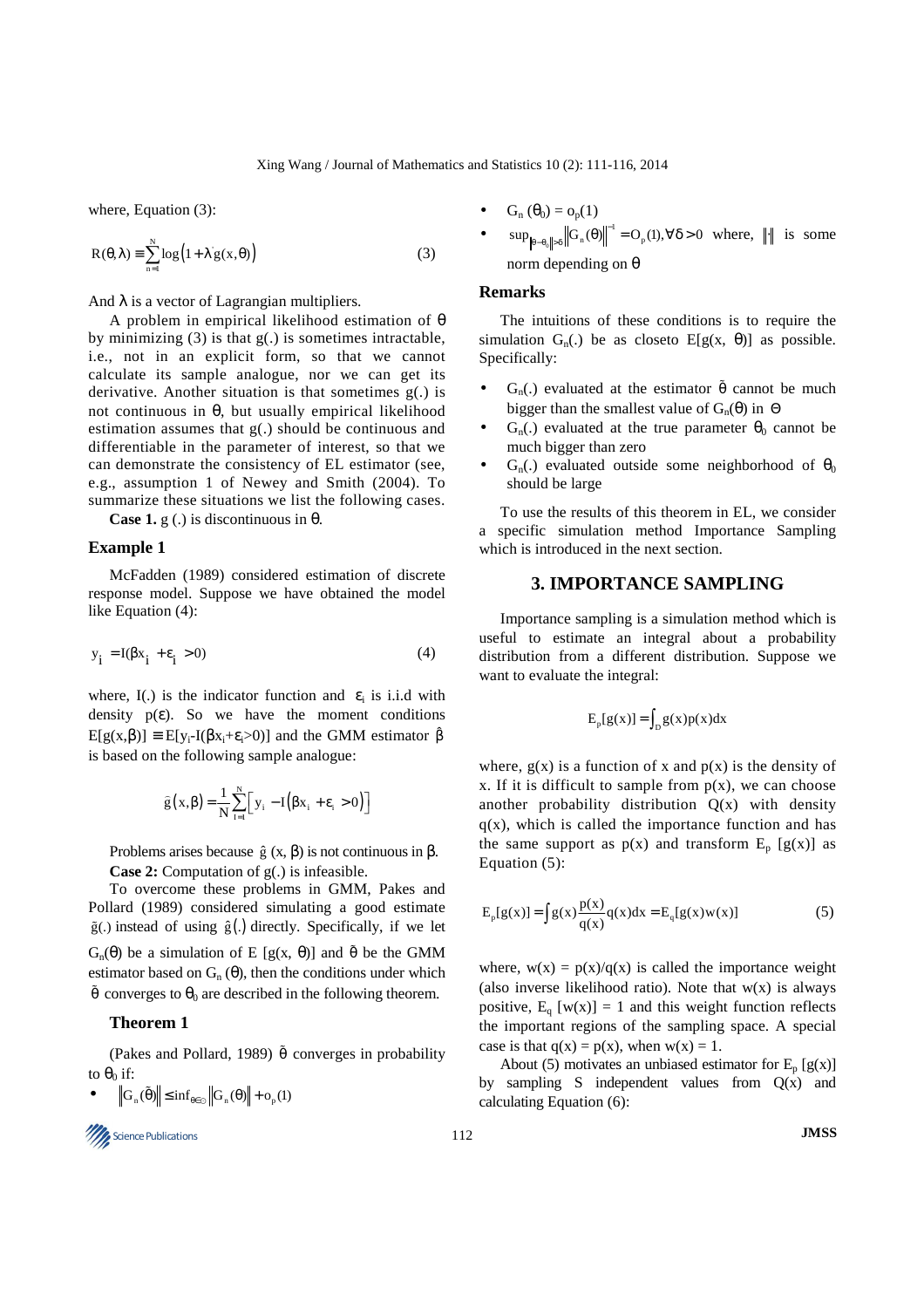$$
\frac{1}{S} \sum_{s=1}^{S} g(x_{ns}) w(x_{ns})
$$
 (6)

As simulated value of  $g(x)w(x)$ : Hence E<sub>p</sub> [g(x)] can be estimated by Equation (7):

$$
\tilde{E}_p[g(x)] = \frac{1}{NS} \sum_{n=1}^{N} \sum_{s=1}^{S} g(x_{ns}) w(x_{ns})
$$
\n(7)

Note that  $g(x)w(x)$  is an unbiased estimator of  $E_p$  $[g(x)]$  by construction, with expectation taken with respect to  $q(x)$ . It is interesting to check the expectation of  $g(x)w(x)$  with respect to  $p(x)$ . Generally it will depend on the choice of  $q(x)$ , but in some circumstances this expectation can be bounded by a function that does not depend on the choice of  $q(x)$ . The following result will be useful later.

## **Proposition 1**

Assume that  $g(x)$  is nonnegative and the importance weight  $w(x)=p(x)/q(x)$  is infinitely integrable, i.e.,  $E_p[w(x)^\infty] < M$ , where M is finite, then  $E_p[g(x)w(x)]$  is also bounded, in particular Equation (8):

$$
E_p[g(x)w(x)] \le E_p[g(x)]M
$$
 (8)

### **Proof**

The result is directly from the Hölder inequality:

$$
E_p[g(x)w(x)] = \int g(x) \frac{p(x)}{q(x)} p(x) dx \le \left(\int g(x)p(x) dx\right)
$$

$$
\|w(x)\|_{\infty} \le E_p[g(x)]M
$$

where,  $\left\| \cdot \right\|_{\infty}$  denotes the norm in L<sup>∞</sup> space.

# **4. LARGE SAMPLE THEORY**

Now we replace E [g  $(x, \theta)$ ] in the original model (1) by its simulated version computed by (7) through importance sampling and define Equation (9):

$$
\tilde{g}(x_n, \theta) \equiv E[g(x, \theta)] - \tilde{E}_p[g(x, \theta)] \tag{9}
$$

As mentioned above,  $\tilde{E}_p[g(x, \theta_0)]$  is unbiased, so  $\tilde{E}_p[g(x, \theta_0)]$  and therefore can be used as a new

Science Publications 113 **JMSS** 

moment condition to estimate  $\theta_0$ . We further define Equation (10 to 12):

$$
\tilde{g}(\theta) = \frac{1}{N} \sum_{n=1}^{N} \tilde{g}(x_n, \theta)
$$
\n(10)

$$
\tilde{G} = E \left[ \frac{\partial \tilde{g}(x_n, \theta_0)}{\partial \theta} \right]
$$
 (11)

And:

$$
\tilde{\Omega} = E[\tilde{g}(x_n, \theta_0) \tilde{g}(x_n, \theta_0)]
$$
\n(12)

And let their counterparts from  $g(x, \theta)$  be defined analogously and denoted without accent above, e.g.  $_{n=1}^{N}g(x_n)$ g,  $(\theta) = \frac{1}{N} \sum_{n=1}^{N} g(x_n, \theta)$ . To apply the results of theorem 1, we define the empirical likelihood estimator  $\tilde{\theta}$  as the solution to the following problem Equation (13):

$$
\tilde{R}(\tilde{\theta}, \tilde{\gamma}) \le \min_{\theta} \sup_{\gamma \in \mathbb{R}^p} \tilde{R}(\theta, \gamma) + o_p^{(N-1)}
$$
\n(13)

Where:

$$
\tilde{R}(\theta, \gamma) = \frac{1}{N} \sum_{n=1}^{N} \log(1 + \gamma \tilde{g}(x_n, \theta))
$$

And  $\gamma$  is a vector of Lagrangian multipliers which is a function of θ implicitly defined through:

$$
\frac{1}{N} \sum_{n=1}^{N} \frac{\tilde{g}(x_n, \theta)}{1 + \gamma \tilde{g}(x_n, \theta)} = 0
$$

e.g., Qin and Lawless (1994).

For the general asymptotic properties of empirical likelihood estimator, we make the following regularity assumption.

#### **Assumption 1**

 $\theta_0 \in \text{int}(\Theta)$  and  $\Theta$  is a compact subset of  $\mathbb{R}^p$ :

- E[sup<sub> $\theta \in \Theta$ </sub> $||g(x, \theta)||^{\epsilon}$ ] <  $\infty$ ,  $\forall \epsilon$  > 2
- $\Omega = E[g(x, \theta_0) g(x, \theta_0)]$  is nonsingular

## **Assumption 2**

For any  $\delta > 0$ ,  $\sup_{\|\theta - \theta_0\| > \delta} \|g(\theta)\|^{-1} = O_p(N^{-1}).$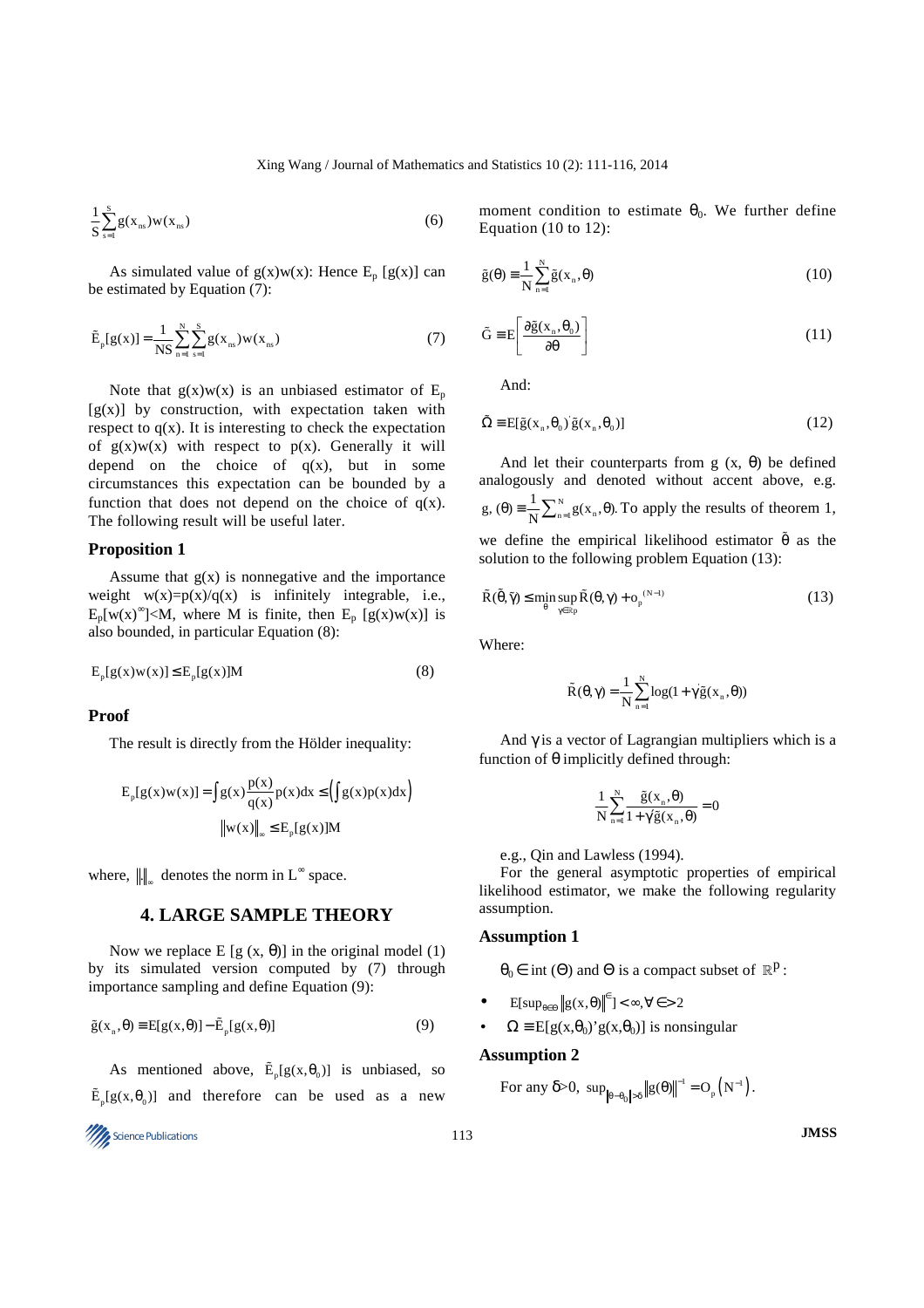Furthermore, we need a smoothing condition for uniform convergence. Let the simulation residual process defined as Equation (14):

$$
\omega(\theta) = \sqrt{N}(\tilde{g}(\theta) - E_{p}[\tilde{g}(x,\theta)])
$$
\n(14)

## **Assumption 3**

The process  $\omega(\theta)$  is stochastically equicontinuous at  $\theta_0$ , i.e., for any  $\epsilon > 0$ , there exists a neighborhood U of  $\theta_0$ , which satisfies:

$$
\sup_{\theta \in U} \left| \omega(\theta) - \omega(\theta_0) \right| \le \epsilon \quad a.s
$$

The following theorem demonstrates the consistency of  $\tilde{\theta}$ , by checking similar conditions given in theorem 1.

#### **Theorem 2**

Given assumption 6-8, we have the following results:

- $\bf{0}$  $\sup_{\|\theta-\theta_0\|>\delta} \|\tilde{g}(\theta)\|^{-1} = O_p^{(N-1)}$
- $\tilde{g}(\theta_0) = o_n(1)$
- $\tilde{g}(\tilde{\theta}) = o_p(1)$
- $\tilde{R}(\theta_0, \overline{\gamma}) = O_p(N^{-1/2})$

where,  $\overline{\gamma} = \arg \sup_{\gamma} \tilde{R}(\theta_0, \gamma)$ 

And then  $\tilde{\theta}$  converges in probability to  $\theta_0$ .

## **Proof**

The first result is to say that  $\tilde{g}(\theta)$  is big outside some neighborhood of  $\theta_0$ , which is from the identification of  $\theta_0$ . To see this, note that from triangle inequality we have:

$$
\sup_{\|\theta-\theta_0\|>\delta} \|\tilde{g}(\theta)\| = \sup_{\|\theta-\theta_0\|>\delta} \|g(\theta)\| - \|\tilde{g}(\theta)\| - g\|(\theta)
$$
  
\n
$$
\geq \sup_{\|\theta-\theta_0\|>\delta} \|g(\theta)\| - \sup_{\|\theta-\theta_0\|>\delta} \|\tilde{g}(\theta)\| - g\|(\theta)\|
$$
  
\n
$$
\geq \sup_{\|\theta-\theta_0\|>\delta} \|g(\theta)\| - \sup_{\theta}\|\tilde{g}(\theta) - g(\theta)\|
$$

Given the assumption 3 of stochastic equicontinuity,  $\sup_{\theta}$   $\|\tilde{g}(\theta) - g(\theta)\| = o_p(1)$  and with assumption 2 we have  $\text{Sub}_{\|\hat{\mathbf{q}}_0 - \hat{\mathbf{q}}_s\| > \delta} \|\tilde{\mathbf{g}}(\theta)\|^{-1} = O_{\rho}(N-1)$  $_{\theta-\theta_0 \|>\delta}$   $\|\tilde{g}(\theta)\|^{-1} = O_p(N-1)$ .

Secondly we follow the way of McFadden (1989), McFadden and Ruud (1994), where  $\sqrt{N} \tilde{g}(\theta)$  is decomposed as Equation (15):

Science Publications 114 **JMSS** 

 $\mathbf 0$ 

$$
\sqrt{N}\tilde{g}(\theta) = A_N + [\omega(\theta)] - \omega(\theta_0)] + B_N(\theta) + C_N(\theta)
$$
\n(15)

Where:

$$
A_N = g(z, \theta_0) + \frac{1}{\sqrt{N}} \sum_{n=1}^N (\tilde{g}(x_n, \theta_0) - E_q[\tilde{g}(x_n, \theta_0)])
$$
  

$$
C_N(\theta) = \frac{1}{\sqrt{N}} \sum_{n=1}^N (\tilde{g}(x_n, \theta_0) - g(x_n, \theta_0))
$$
  

$$
B_N(\theta) = \frac{1}{\sqrt{N}} \sum_{n=1}^N (E_q[\tilde{g}(x_n, \theta)] - g(x_n, \theta))
$$

McFadden and Ruud (1994) have shown that  $A_N =$  $o_p^{(N1/2)}$ , with i.i.d assumption on the observations and simulations. Also note that  $C_N(\theta_0) = o_p(N^{1/2})$  and  $B_N(\theta_0)$ = 0, so we have  $\sqrt{N}\tilde{g}(\theta_0) = o_p(N^{1/2}) + o_p(N^{1/2})$  and hence  $\tilde{g}(\theta_0) = o_p(1)$ .

To see the third results, a first order Taylor expansion of  $\tilde{R}(\theta, \gamma)$   $\gamma = 0$  gives:

$$
\tilde{\mathbf{R}}(\theta,\gamma) = \gamma'(\tilde{\mathbf{g}}(\theta)) - \frac{1}{2}\gamma \left[ \frac{1}{N} \sum_{n=1}^{N} \frac{\tilde{\mathbf{g}}(\mathbf{x}_n, \theta) \tilde{\mathbf{g}}(\mathbf{x}_n, \theta)}{1 + \gamma' \tilde{\mathbf{g}}(\mathbf{x}_n, \theta)^2} \right] \gamma
$$
(16)

where,  $\gamma$  lies between 0 and γ. According to Lemma A1 and A2 of Newey and Smith (2004) we have  $_{p}$ (N<sup>-1/2</sup>)and  $\frac{1}{(1 + \gamma \tilde{g}(x_n, \theta))^2}$  $O_p(N^{-1/2})$  and  $\frac{1}{(1 + \gamma \tilde{g}(x_n, \theta))^2} \le -1/2$  $\tilde{\gamma} = O_p(N^{-1/2})$  and  $\frac{1}{(1 + \dot{\gamma}\tilde{g}(x_n, \theta))^2} \le \tilde{\gamma} = O_p(N^{-1/2})$  and  $\frac{1}{(1 + \gamma \tilde{g}(x), \theta))^2} \le -1/2$ . Thus from (16) and result 1 we have:

> $\tilde{R}(\theta_0, \overline{\gamma}) \leq O_p(N^{-1/2})o_p(1)$  $\mathbf{g}_p(\mathbf{N}^{-1})\left(\frac{1}{\mathbf{N}}\sum_{n=1}^{\mathbf{N}}\tilde{\mathbf{g}}(\mathbf{x}_n,\boldsymbol{\theta})\right)\tilde{\mathbf{g}}(\mathbf{x}_n)$  $=O_p(N^{-1/2})+O_p(N^{-1})$  $= O_p(N^{-1/2})$  $O_p(N^{-1}) \left( \frac{1}{N} \sum_{n=1}^{N} \tilde{g}(x_n, \theta) \tilde{g}(x_n, \theta) \right)$ −  $+O_p(N^{-1})\left(\frac{1}{N}\sum_{n=1}^N \tilde{g}(x_n,\theta) \tilde{g}(x_n,\theta)\right)$

Now from the definition of  $\tilde{\theta}$  we have Equation (17):

$$
\tilde{R}(\tilde{\theta}, \tilde{\gamma}) = O_p(N^{-1/2}) \tilde{g}(\tilde{\theta}) + O_p(N^{-1})
$$
\n
$$
\leq \min_{\theta} \sup_{\gamma \in \mathbb{R}^p} \tilde{R}(\theta, \gamma) + o_p(N^{-1})
$$
\n
$$
\leq \tilde{R}(\theta_0, \tilde{\gamma}) + o_p(N^{-1})
$$
\n
$$
= O_p(N^{-1/2})
$$
\n(17)

Solving  $\tilde{g}(\tilde{\theta})$  out of (17) gives Equation (18):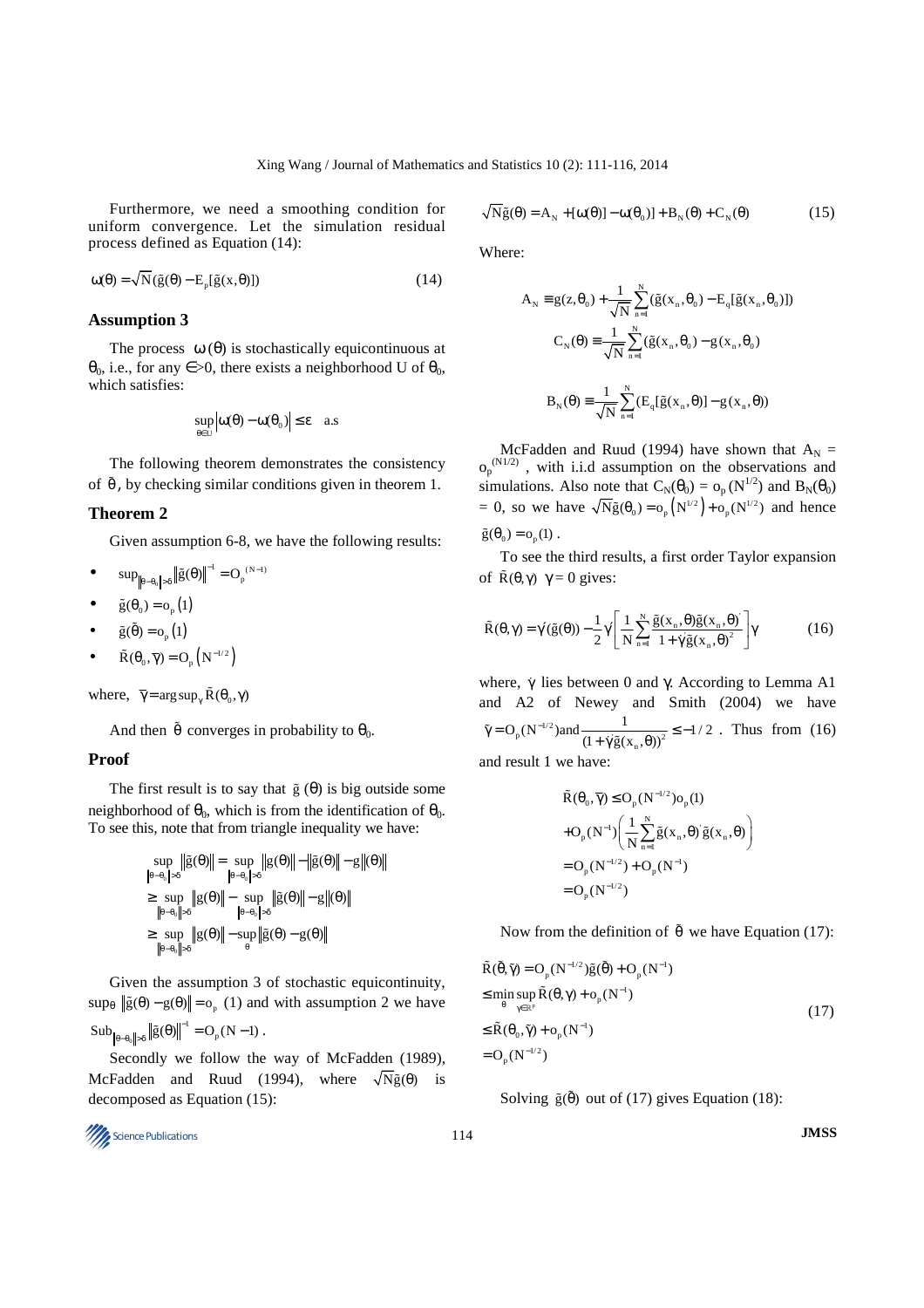$$
\left\| \tilde{\mathbf{g}}(\tilde{\boldsymbol{\theta}}) \right\| = \mathbf{o}_{\mathbf{p}}(1) \tag{18}
$$

Then the following argument is similar to Pakes and Pollard (1989). By result 1we have just proved, for arbitrary  $\delta$  >0, there exists a bounded, positive constant M such that  $\sup_{\|\theta-\theta_0\|}$  $\sup_{\|\theta\| \leq \theta} \|\tilde{g}(\tilde{\theta})\|^{-1} < M$  $\|\tilde{g}(\tilde{\theta})\|^{-1} < M$ . On the other hand, since  $\|\tilde{g}(\tilde{\theta})\|$  is  $o_p(1)$ , for N large enough  $\|\tilde{g}(\tilde{\theta})\|^{-1} > M$  with probability approaching one. Hence:

$$
\underset{\left\Vert \theta-\theta_{0}\right\Vert >\delta}{\sup}\left\Vert \tilde{g}(\theta)\right\Vert ^{-1}
$$

Which implies  $\tilde{\theta}$  must be within the neighborhood of  $θ$ <sub>0</sub> of radius δ, by noting that  $\tilde{g}(θ)$  is continuous. The convergence follows since δ can be arbitrary small.

# **Remarks**

The consistency of  $\tilde{\theta}$  does not depend on the choice of number of simulations S, although S does affect the asymptotic efficiency of  $\tilde{\theta}$ .

## **Assumption 4**

g(x,  $\theta$ ) is differentiable at  $\theta_0$  and  $G = E[\partial g(x, \theta_0)/\partial \theta]$ is of full rank.

# **Theorem 3**

Given assumption 1-3,  $\sqrt{n}(\tilde{\theta} - \theta_0) \xrightarrow{d} N(0, V)$ , where:

$$
V=(G^{\cdot}\tilde{\Sigma}^{-1}G)^{-1}
$$

# **Proof**

Firstly we show that  $\sqrt{n}(\tilde{\theta} - \theta_0)$  is stochastically bounded. Since  $\hat{g}(\tilde{\theta}) = o_p(1)$  hence  $C_N(\hat{\theta}) = O_p(1)$  and by expanding  $C_N(\tilde{\theta})$  we have:

$$
C_{N}(\tilde{\theta}) = \sqrt{n} (\tilde{\theta} - \theta_{0}) \left( \frac{1}{N} \sum_{i=1}^{N} \left( \frac{\partial m(x_{n}, \theta_{0})}{\partial \theta} + O(\tilde{\theta} - \theta_{0}) \right) \right)
$$
  
= O<sub>p</sub>(1)

With the consistency  $\tilde{\theta} \longrightarrow \theta_0$  we have  $\sqrt{n}(\tilde{\theta} - \theta_0) = O_p(1)$ . Based on theorem 1, the following proof is similar to Parente and Smith (2008). Now we define Equation (19):

$$
115
$$
 **JMSS**

$$
(\dot{\theta}, \dot{\gamma}) = \underset{\theta}{\arg\min} \underset{\gamma \in \mathbb{R}^p}{\sup} \widetilde{R}(\theta, \gamma) \tag{19}
$$

$$
G_{n}(\theta) = \partial \tilde{m}_{m}(\theta) / \partial \theta, G(\theta_{0}) = \frac{1}{N} \sum_{n=1}^{N} G_{n}(\theta_{0}), \tilde{\Omega}_{n}
$$

$$
= \frac{1}{N} \sum_{n=1}^{N} \tilde{m}_{n}(\theta_{0}), \tilde{m}_{n}(\theta_{0})'
$$

.

Expand the first order condition for the saddlepoint problem of (??) around  $\theta_0$  and  $\gamma_0 = 0$  Equation (20 and 21):

$$
\frac{\partial \tilde{R}(\theta, \gamma)}{\partial \theta} = 0 = -\sum_{n=1}^{N} \frac{G_n(\dot{\theta}) \gamma}{1 + \dot{\gamma} (\dot{b}_n - \tilde{m}_n(\dot{\theta}))}
$$
\n
$$
\approx \frac{1}{N} \sum_{n=1}^{N} G_n(\theta_0) \dot{\gamma}
$$
\n(20)

$$
\frac{\partial \tilde{R}(\theta, \gamma)}{\partial \gamma} = 0 = -\sum_{n=1}^{N} \frac{\tilde{m}_n(\dot{\theta})'}{1 + \dot{\gamma}'(b_n - \tilde{m}_n(\dot{\theta}))}
$$
\n
$$
\approx -\tilde{g}(\theta_0) - \frac{1}{N} \sum_{n=1}^{N} G_n(\theta_0)(\theta - \dot{\theta}_0) + \tilde{\Omega}_n \dot{\gamma}
$$
\n(21)

About  $(20)$  and  $(21)$  imply:

$$
\sqrt{N}(\dot{\boldsymbol{\theta}}-\boldsymbol{\theta})\simeq -(G(\boldsymbol{\theta}_0)'\tilde{\Omega}_n^{-1}G(\boldsymbol{\theta}_0))^{-1}G(\boldsymbol{\theta}_0)\tilde{\Omega}_n^{-1}\sqrt{N}\tilde{g}(\boldsymbol{\theta}_0)
$$

Note that from Lemma 1 we have:

 $\overline{\mathrm{N}}\tilde{\mathrm{g}}(\theta_{0}) \xrightarrow{d} \mathrm{N}(0,\tilde{\Sigma})$ 

Also from i.i.d assumption and unconditional simulation:

$$
\frac{1}{N}\sum_{n=1}^{N}G_n(\theta_0)\frac{p}{\cdots}E[G_n(\theta_0)]=G
$$

So  $\sqrt{n}(\dot{\theta} - \theta_0) \rightarrow N(0, V)$ . Next we show  $\tilde{\theta}$  and  $\dot{\theta}$  are asymptotically equivalent.

The definition of  $\tilde{\theta}$  implies:

$$
\tilde{R}(\tilde{\theta}, \tilde{\gamma}) \leq \tilde{R}(\dot{\theta}, \dot{\gamma}) + o_p(N^{-1}) \leq \tilde{R}(\dot{\theta}, \tilde{\gamma}) + o_p(N^{-1})
$$

Then with the similar expansion as (17) we have:

$$
\begin{aligned} &O_p(N^{-l/2})\tilde{g}(\tilde{\theta})+O_p(N^{-l})\\ &\le O_p(N^{-l/2})\tilde{g}(\dot{\theta})+O_p(N^{-l})+o_p(N^{-l})\\ &\Rightarrow \tilde{g}(\tilde{\theta})-\tilde{g}(\dot{\theta})O_p(N^{-l/2}) \end{aligned}
$$